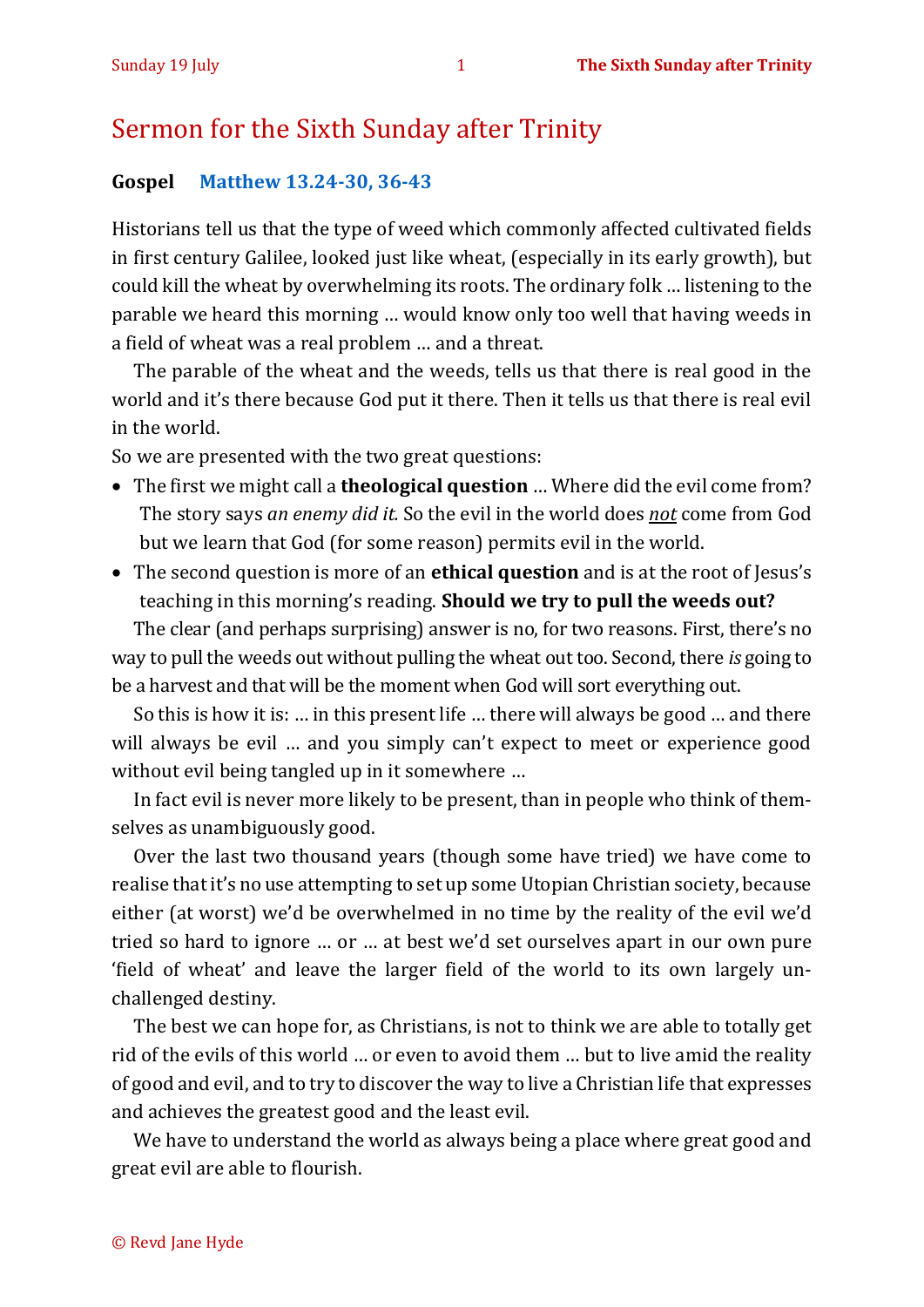So the parable of the wheat and the weeds can be seen (at least in some respects) as a lesson in humility because takes great humility for us realise that we are all part of a living cocktail of good and evil … and that this humility is a huge improvement on the kind of naïveté that supposes evil can be killed with kindness … or the arrogance that suggests it's possible to be a person or a community without evil.

Who among us (as individuals or communities) can hold ourselves up to be shining examples of goodness and virtue? Who among us can claim to live a life perfectly in tune with the teachings of Christ? Who among us would want the minute details of the way we live … spend our money … or talk about and act towards our fellow human beings held up to scrutiny?

Clearly, it would be foolishness to pretend that we could be all good. It would be foolishness to pretend that every action we … (or our governments) take (to attempt to eradicate the evils of this world) … always have the desired effect.

But that's not the end of the story here. The main point of the parable is not at the beginning where we find that the world is a mixture of good and evil. It's not in the question of where the evil came from and why it's there. The crux of the story is when the farmer says *Don't gather up the weeds now. Wait till harvest and they will be gathered up in other ways.* The ending is really the whole point of the parable.

The parable is about how we live in the face of undoubted evil, even though all our righteous instincts say we must confront evil, fight with it, root it out and burn it up. The parable says there are two things wrong with this approach.

First, it doesn't work. We aren't able to clean up the world. If we set about trying to root out evil, we risk rooting out the good too.

And second, taking it upon ourselves to rid the world of evil shows a lack of faith that that is exactly what God will do at the end of history. In this case, we're either saying to ourselves we don't trust God will do it … or we're saying we're not prepared to wait that long.

The parable is saying that **God** will do it … and we should wait because only God *can* do it without doing as much harm as good.

The parable is calling Christians to revolutionary patience. The world is full of people who want to take justice into their own hands and see a field with evil in it and are happy just to slash and burn the whole lot. What the world needs is *patient* people who believe God's judgement will finally do all the sifting that's necessary … and in the meantime, are faithfully content to tend the farm knowing that that not everything in the field is wheat.

Jesus told many parables but the real parable is Jesus himself. In Jesus we see God's patience.